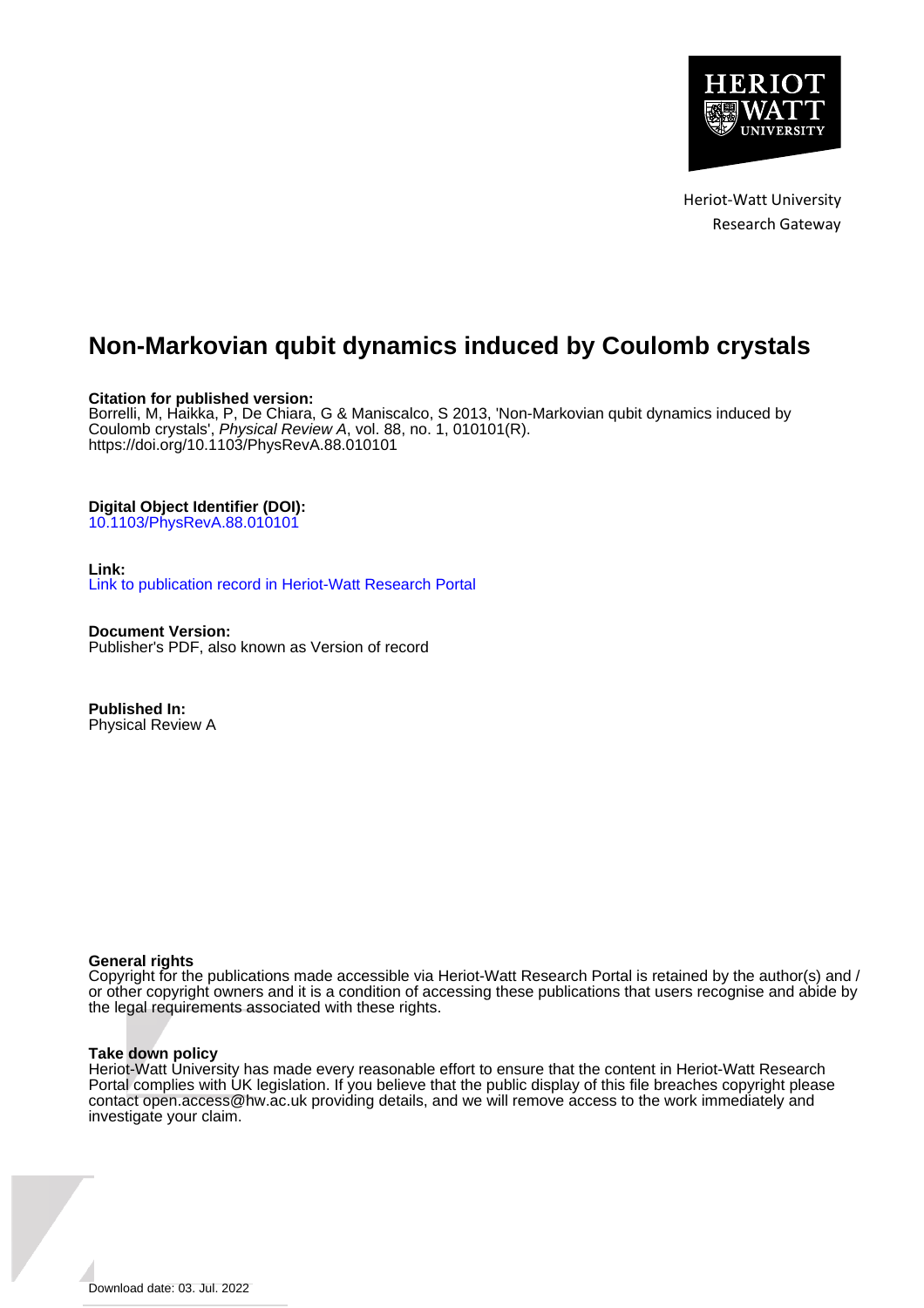#### **Non-Markovian qubit dynamics induced by Coulomb crystals**

Massimo Borrelli,<sup>1,\*</sup> Pinja Haikka,<sup>2</sup> Gabriele De Chiara,<sup>3</sup> and Sabrina Maniscalco<sup>1,2</sup>

<sup>1</sup>*CM-DTC, School of Engineering & Physical Sciences, Heriot-Watt University, Edinburgh EH14 4AS, United Kingdom*

<sup>2</sup>*Turku Centre for Quantum Physics, Department of Physics and Astronomy, University of Turku, FI-20014 Turun yliopisto, Finland*

<sup>3</sup>*Centre for Theoretical Atomic, Molecular and Optical Physics, School of Mathematics and Physics, Queens University Belfast,*

*Belfast BT7 1NN, United Kingdom*

(Received 18 February 2013; published 1 July 2013)

We investigate the backflow of information in a system with a second-order structural phase transition, namely, a quasi-one-dimensional Coulomb crystal. Using standard Ramsey interferometry which couples a target ion (the system) to the rest of the chain (a phononic environment), we study the non-Markovian character of the resulting open system dynamics. We study two different time scales and show that the backflow of information pinpoints both the phase transition and different dynamical features of the chain as it approaches criticality. We also establish an exact link between the backflow of information and the Ramsey fringe visibility.

DOI: [10.1103/PhysRevA.88.010101](http://dx.doi.org/10.1103/PhysRevA.88.010101) PACS number(s): 03*.*65*.*Yz, 03*.*67*.*Lx, 32*.*80*.*Qk, 37*.*10*.*Ty

*Introduction*. It has recently been suggested that an open system approach [\[1\]](#page-4-0) could be useful when studying properties of condensed matter physics, especially for systems presenting critical features. In this approach the open system is regarded as a quantum probe for the interacting many-body environment. The idea, then, is to deduce some of the properties of the environment by monitoring the reduced dynamics of the probe only [\[2–4\]](#page-4-0). Here we apply this framework to Ramsey interferometry using a single spin in a Coulomb crystal [\[5–8\]](#page-4-0). A Coulomb crystal can be depicted as a low-dimensional structure composed of several dozens of ions trapped in anisotropic potentials with very large transverse confinement [\[9\]](#page-5-0). This kind of atomic spatial arrangement is routinely achievable in a standard Paul and Penning trap [\[10–13\]](#page-5-0). Interestingly, Coulomb crystals exhibit a  $T = 0$  structural phase transition from a linear to a zigzag equilibrium configuration. Such a transition can be tuned by a single experimentally controllable parameter, such as ion density or aspect ratio of the trap [\[14\]](#page-5-0). In this Rapid Communication we present a method for accurately pinpointing the critical parameter determining the phase transition.

It has been shown that by time monitoring the interferometric signal of the Ramsey protocol one can measure the autocorrelation function of the crystal and detect the phase transition [\[5\]](#page-4-0). Although this scheme is conceptually simple and experimentally feasible, two interesting questions are left open. If we look at the Ramsey protocol from an open system perspective, what does the dynamic of the single spin look like? Is there a way to signal the phase transition which would still rely on dynamical probing but, at the same time, be time independent? Ramsey interferometry is made up of different unitary steps, making it impossible to define a unique Hamiltonian describing the whole probe-chain interaction. Nevertheless, one can imagine the single-spin time evolution as carried out inside a "black box" and wonder about specific features of the consequent dynamical process. In this respect, we believe that a key feature addressing these questions is the (non-)Markovian character of the Ramsey interferometric scheme.

environment leads to decoherence and dissipation, and the understanding of such processes is of primary importance for both foundational and applicative reasons. The general theory of open quantum systems draws a line separating two major classes of processes: Markovian and non-Markovian. In a Markovian process the system irreversibly loses all its quantum properties to the environment. A rigorous characterization for this class exists, based on the ability of describing the reduced system dynamics in terms of a semigroup of CPT dynamical maps [\[15\]](#page-5-0). A general definition of non-Markovian dynamics is more subtle and, as such, it has been the subject of intense recent studies [\[16–18\]](#page-5-0). Loosely speaking, non-Markovian behavior is characterized by memory effects, enabling the system to temporarily recover some of its genuine quantum properties. Here we focus on a novel definition for the non-Markovian character of an open system dynamics, originally introduced in Ref. [\[16\]](#page-5-0). The key idea is to associate the distinguishability of two evolving system states to information flowing between the system and the environment: decrease in the state distinguishability implies information flux from system to environment, while a reversed direction of information flow temporarily increases state distinguishability. This definition, and a subsequent measure quantifying the amount of non-Markovianity in a dynamical process, has been successfully applied to investigate memory effects in a number of different physical contexts, from photonic systems [\[19,20\]](#page-5-0) to cold atoms  $[3,4]$  and spin chains  $[2,21,22]$  $[2,21,22]$ .

Interaction between a single quantum system and its

In this Rapid Communication we investigate the dynamical map associated to Ramsey interferometry in a quasi-one-dimensional (1D) Coulomb crystal and study its non-Markovian behavior as the system approaches a phase transition. Our results show that the distinguishability-based measure of non-Markovianity is very sensitive to the critical point and, in this sense, can be used to probe the structural phase transition of the Coulomb crystal and pinpoint the associated critical parameter unambiguously. Moreover, we find a direct link between this non-Markovianity measure and the Ramsey fringe visibility, providing an experimentally feasible way for a novel characterization of this critical phenomenon.

*Coulomb crystal*. A linear Coulomb chain is composed of *N* ions with mass *m* and charge *Q* interacting via a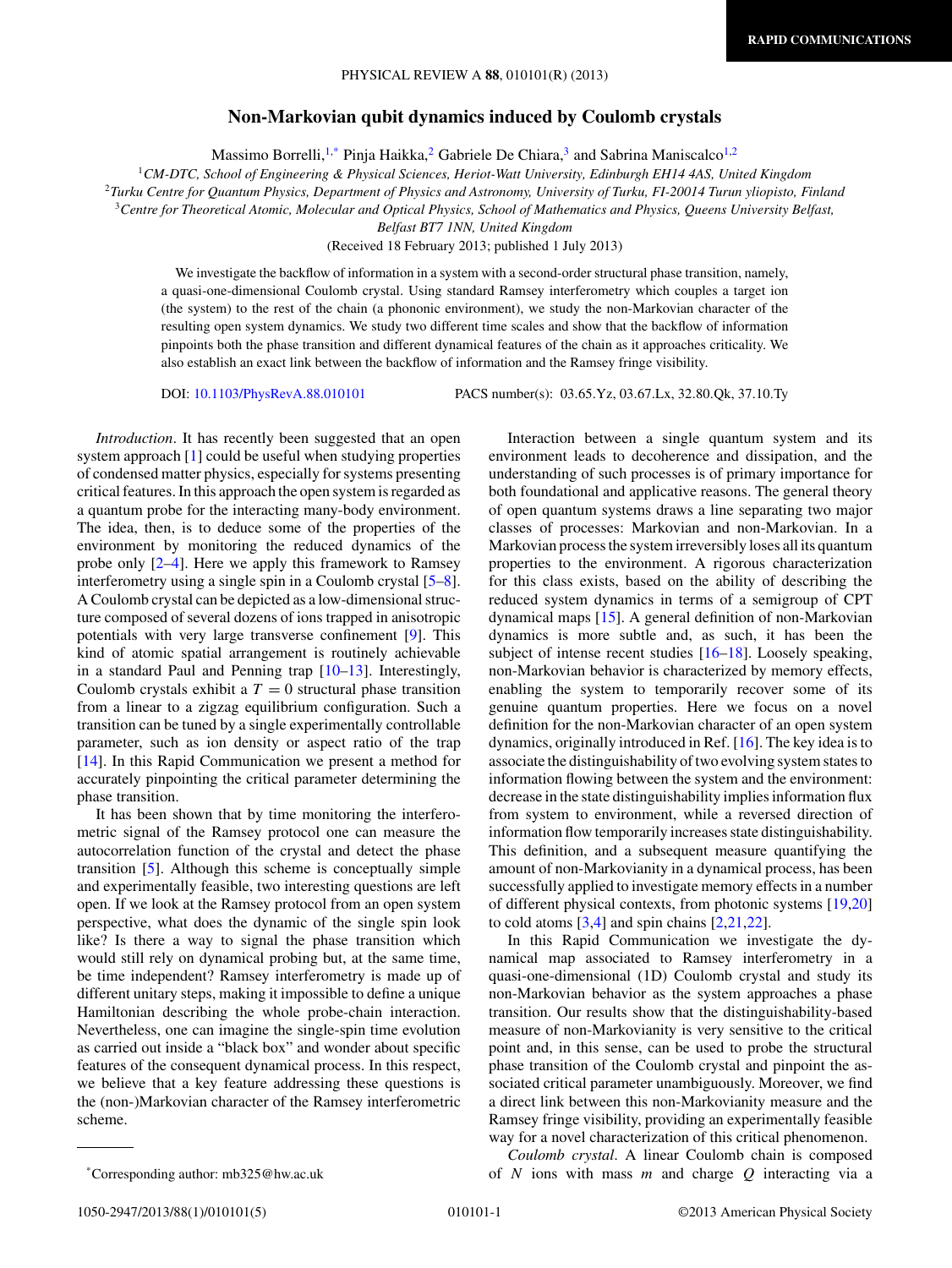<span id="page-2-0"></span>repulsive Coulomb potential and confined inside a highly anisotropic trap. Let *ν* and  $v_t$  be the axial (*x* direction) and the transverse (*y*-*z* plane) trap frequencies. As shown in Ref. [\[14\]](#page-5-0), if we assume ring-type boundary conditions, a second-order structural phase transition forming a linear to a planar zigzag configuration takes place when  $v_t < \omega_0 \sqrt{\frac{7}{2} \zeta(3)} \equiv v_c$ , where  $\omega_0 = \sqrt{Q^2/m a^3}$  and *a* is the equilibrium interion distance. For  $v_t < v_c$  the ionic equilibrium positions are  $\vec{r}_i = (i a, 0, 0),$ with  $i = 1, 2, \ldots, N$ . The ions oscillate harmonically around  $\vec{r}_i$ resulting in small axial and transverse displacements from the equilibrium positions. In this spatial arrangement, the vibrational degrees of freedom of the chain are naturally uncoupled from each other. The normal modes of the chain can be labeled by the momentum  $k = 2\pi n/Na$  with  $n = 0, 1, \ldots, N/2$  and by their parity.  $v_t$  is the largest transverse frequency of the normal modeexcitation spectra. On the other side of the phase transition the ions reorganize in a zigzag spatial configuration in the *x*-*y* plane where the new equilibrium positions are  $\vec{r}_i = (ia, (-1)^i b/2, 0)$ . The transverse displacement *b* depends on both *a* and  $v_t$  as shown in Ref. [\[14\]](#page-5-0). In this case the *x* and *y* vibrational degrees of freedom of the chain are coupled and the first Brillouin zone is now  $[0, \pi/2a]$ , with  $k = 2\pi n/Na$ and  $k = 0, 1, \ldots, N/4$ . The excitation spectra, which display multiple branches, are far more structured than the linear case. For a detailed derivation and description of the system see Ref. [\[14\]](#page-5-0).

*Dynamics of the probe*. In the following we concentrate on one specific ion of the chain, labeled  $j = 1$  for convenience, and study its dynamics. Two internal states of this ion,  $\{|e\rangle, |g\rangle\}$ , form an open qubit system, and the rest of the ionic chain is taken to be its environment *E*. Since the relevant degrees of freedom of *E* are the vibrational ones, we can use the normal mode decomposition and picture *E* as a bosonic environment at  $T = 0$  with a nontrivial discretized excitation spectrum. The qubit system *S* couples to the environment *E* via a resonant laser pulse that engineers the following interaction:

$$
\hat{H}_{\text{INT}} = \hbar \Omega [\hat{\sigma}^+ e^{-i(\omega_L t - k_L \hat{y}_1)} + \text{H.c.}],\tag{1}
$$

where  $\hat{\sigma}^+ = |e\rangle\langle g|$ ,  $\hat{\sigma}^- = |g\rangle\langle e|$ ;  $\Omega$  is the Rabi frequency of the laser;  $\omega_L$  and  $k_L$  are the laser frequency and wave vector, respectively; and  $\hat{y}_1$  is the ion position operator. The general expression for  $\hat{y}_1$  can be found in Ref. [\[5\]](#page-4-0). The target ion receives a state-dependent mechanical "kick" in the *y* direction, starts oscillating, and excites all the transverse vibrational normal modes of the chain. Operator  $e^{-ik_L\hat{y}_1} = \bigotimes_j \exp(\alpha_j \hat{b}_j^\dagger - \alpha_j^* \hat{b}_j)$  is a displacement operator for the transverse normal modes of the chain, where  $\hat{b}^{\dagger}_{j}, \hat{b}_{j}$  are the creation and annihilation operators for the *j* th normal mode of the chain,  $\alpha_j = i\eta \sqrt{\omega_0/2\omega_j S_{1j}}$ , Lamb-Dicke parameter is  $\eta =$  $k_L \sqrt{\hbar/m\omega_0}$ , and matrix  $S_{ij}$ , which realizes the normal mode decomposition, is defined in Ref. [\[5\]](#page-4-0). The *j* index encodes all the quantum numbers defining the modes of the environment (momentum and parity). The Ramsey interferometric protocol we implement is as follows [\[5\]](#page-4-0). Assuming  $\omega_M T_L \ll 1$ , where  $\omega_M$  is the largest eigenfrequency of the total system and  $T_L$  is the laser pulse duration, we set  $\Omega T_L = \pi/4$  in Eq. (1), therefore applying a  $\pi/2$  pulse, after which we let *S* and *E* evolve freely

for a time *t*. The time-dependent dynamics is then governed by the following Hamiltonian:

$$
\hat{H}_0 = \frac{\hbar \hat{\sigma}_z}{2} + \sum_j \hbar \omega_j \hat{b}_j^{\dagger} \hat{b}_j, \tag{2}
$$

where  $\omega_i$  is the transverse frequency of the *j*th mode. Finally, we apply a  $-\pi/2$  pulse. It is important to note that *t* is the time elapsed between the two pluses. Using the Bloch-sphere representation  $(\theta, \phi)$  for *S*, we choose a generic pure initial state of the form

$$
|\psi_i\rangle = \left[\cos\left(\frac{\theta}{2}\right)|e\rangle + e^{i\phi}\sin\left(\frac{\theta}{2}\right)|g\rangle\right] \bigotimes |\underline{0}\rangle, \quad (3)
$$

where  $|0\rangle$  is the total phononic vacuum state, which is defined as  $|0\rangle = \bigotimes_j |0_j\rangle$ . The final system-environment state reads

$$
|\psi_f\rangle = \frac{1}{2} [|g, \chi_g(t)\rangle + |e, \chi_e(t)\rangle],\tag{4}
$$

where  $|\chi_{g}(t)\rangle$ ,  $|\chi_{e}(t)\rangle$  are conditional environment states. Since we are interested in the reduced system dynamics only we trace out the environment degrees of freedom to get the state of the probe qubit  $\hat{\rho}_S(r) = \rho_{ee}(t)|e\rangle\langle e| + \rho_{gg}(t)|g\rangle\langle g| +$  $\rho_{eg}(t)|e\rangle\langle g| + \text{H.c.}$ 

The overall process admits two complementary viewpoints: If we set the initial time  $t_0 = -T_L$ , then the system time evolution is dictated by a complex quantum map, to which we cannot assign a unique global Hamiltonian describing its action. If, instead, we set  $t_0 = 0$  we focus on the free evolution of an initially correlated system-environment state. Either way, we are effectively engineering and simulating a nontrivial open system dynamics where both dissipation and decoherence processes can take place. In the following we will quantify the degree of non-Markovianity associated to this dynamical process.

*Non-Markovianity and criticality*. We start by recalling the non-Markovianity measure  $N$  introduced in Ref. [\[16\]](#page-5-0). Given two quantum states  $\hat{\rho}_1$ ,  $\hat{\rho}_2$  the distinguishability between them is quantified by the trace distance  $D = \text{tr} |\hat{\rho}_1 - \hat{\rho}_2|/2$ . A generic Markovian dynamical map  $\hat{\rho}(t) = \Lambda_t \hat{\rho}(t_0)$  is contractive; that is, it continuously decreases the trance distance between two initially distinguishable quantum states. If at least two initial states exist such that this condition is violated for some time intervals, then the map is non-Markovian. The non-Markovianity of a dynamical process described by a map  $\Lambda_t$  can be quantified by the following integral:

$$
\mathcal{N}(\Lambda) = \max_{\hat{\rho}_{1,2}(0)} \int_{\sigma > 0} dt \, \sigma(t, \hat{\rho}_{1,2}(0)),
$$
 (5)

where  $\sigma(t, \hat{\rho}_{1,2}(0)) = \frac{d}{dt} D(\hat{\rho}_1(t), \hat{\rho}_2(t))$  is the rate of change of the trace distance; that is, the information flux. As shown in Ref.  $[23]$ , the maximization in Eq.  $(5)$  can be restricted to pairs of initially pure orthogonal states  $\hat{\rho}_1(0), \hat{\rho}_2(0)$  for the case of a two-level system. These states, which lie on the boundary of the state space, are represented by antipodal points of the Bloch-sphere surface. This also explains the ansatz  $(3)$  for the initial state of the probe. We now study the behavior of  $\mathcal N$ as a function of the tuning parameter  $\Delta = v_t/v_c - 1$ . When the number of ions is large an exact maximization in Eq. (5)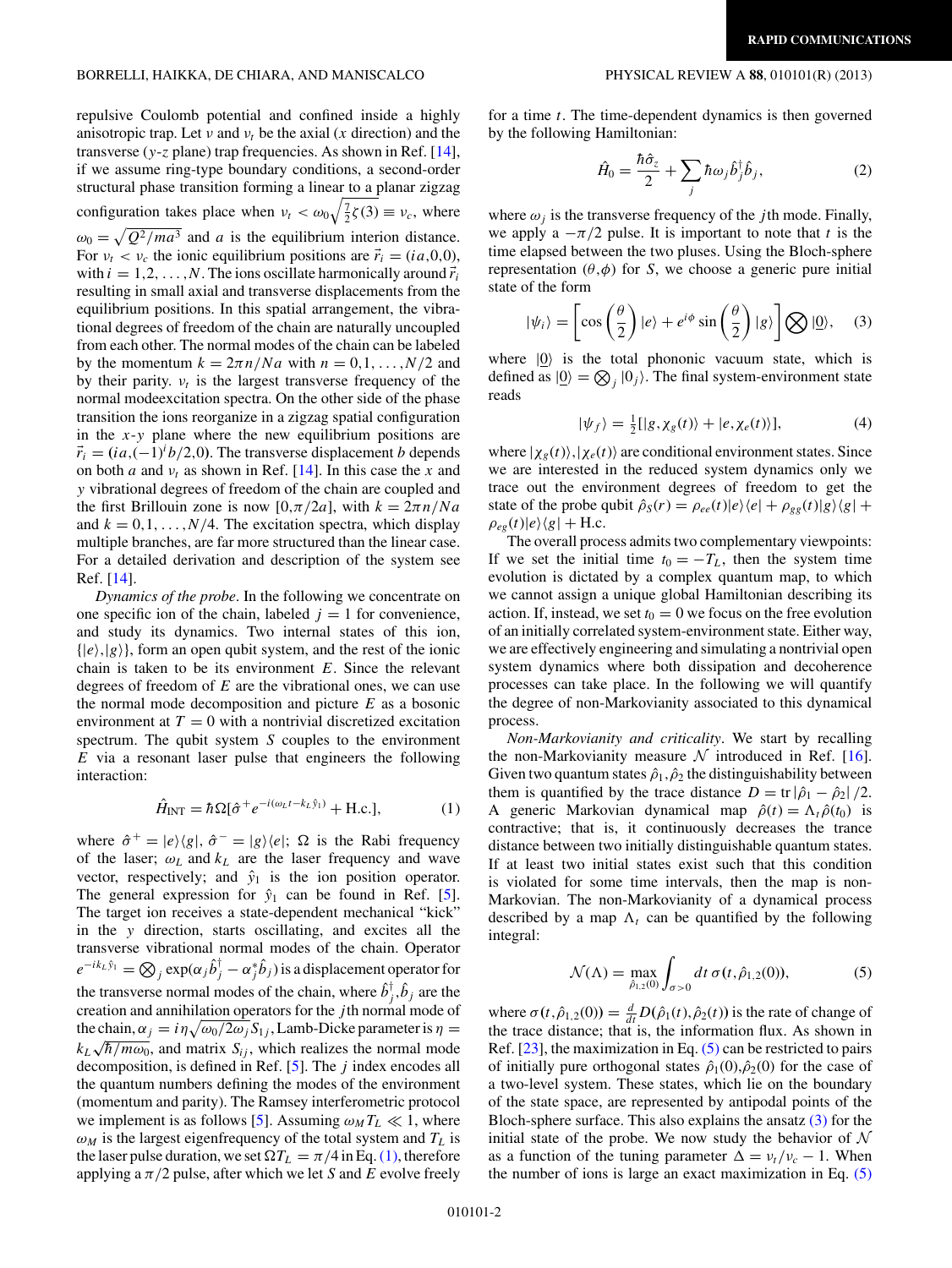<span id="page-3-0"></span>is unfeasible. However, we have shown numerically that the maximizing pair is formed by the eigenstates of  $\sigma_x$ , which we label  $|+\rangle$ , $|-\rangle$ . The corresponding trace distance reads as  $D_{\text{opt}}(t) = |\rho_{eg}^{(+)}(t) - \rho_{eg}^{(-)}(t)|$ . Interestingly, the dynamics of |+*,*|− is purely dephasing, i.e., the optimal pair does not exchange excitations with the environment. In the following we show that the dynamics of the trace distance displays a sensitivity to the tuning parameter  $\Delta$ : the closer to criticality the chain is, the more damped the time oscillations of *D* are. We have shown that the trace distance is a function of the Ramsey fringe visibility  $V(t)$  [\[5\]](#page-4-0):

$$
D_{\text{opt}}(t) = \frac{1}{4} \left| 1 + 2 \cos[B(t)] \left( \mathcal{V}(t) - \frac{\xi^4}{\mathcal{V}(t)} \right) + \mathcal{V}^4(t) + 2\xi^4 \right|,
$$
\n(6)

where  $\xi = \exp(-\sum_j |\alpha_j|^2/2)$  and  $B(t) = \sum_j |\alpha_j|^2 \sin(\omega_j t)$ . This connection is one of our main results, establishing an exact analytical link between the experimentally measurable fringe visibility  $V(t)$  and the non-Markovianity N of the probe qubit. Let us note that the above formula is general and specific of the Ramsey protocol only. The nature of the chain, which is either linear or zigzag, is fully encoded in *ξ* and  $B(t)$ .

*Short-time scale*. We first analyze the short-time behavior of the trace distance. In an experiment-based spirit, we set an upper bound  $t_M$  to the elapsed time, which roughly corresponds to  $250 \mu s$  [this time will also be the upper integration limit in [\(5\)\]](#page-2-0) [\[10\]](#page-5-0), define  $\tau = \omega_0 t$ , and look at the time evolution of the trace distance of the maximizing pair, Fig.  $1(a)$ . The behavior of N as a function of  $\Delta$  is shown in Fig. 1(b) for  $N = 10^2, 10^3$ . Coordinate  $\Delta = 0$  represents the critical point



FIG. 1. (Color online) Short-time-scale dynamics. (a) Time evolution of the trace distance for the maximizing pair {|+*,*|−} for  $N = 200$ , far from the critical point (black line,  $\Delta = 0.1$ ) and very close to it (red line,  $\Delta = 10^{-5}$ ). (b) Non-Markovianity measure N for short-time-scale truncation as a function of  $\Delta$  for  $N = 100$  (blue solid line) and  $N = 1000$  (green dashed line).

and the maximum distance from it that we consider is  $10^{-1}$ , whereas the minimum is 10<sup>−</sup>7. There is a clear and rather abrupt change in the behavior of  $N$  at the critical point, which coincides with the appearance of the structural phase transition. Values of  $N$  are different on different sides of the critical point. However, approaching criticality both  $\mathcal{N}_{\Delta\rightarrow 0^-}$ and  $\mathcal{N}_{\Delta \rightarrow 0^+}$  converge to the same value, a nonzero absolute minimum. This result fully reflects the time evolution of the trace distance, as shown in Fig.  $1(a)$ . As the environment approaches the critical point the dynamics of the probe becomes more and more damped, resulting in a Markovian behavior. Interestingly, the behavior shown in Fig.  $1(b)$  is characteristic of a second-order phase transition. Indeed, even if N is a continuous function when  $\Delta \rightarrow 0^{\pm}$ , its derivative is clearly not. A similar feature is found when one studies derivatives of thermodynamical and statistical quantities in the presence of a classical and quantum phase transition. We conclude this section by mentioning that the contribution of anharmonic terms in this regime does not greatly affect the above results. Discrepancies between the harmonic model of Eq.[\(2\)](#page-2-0) and a Landau-theory-based expansion of the interaction potential up to the fourth order, are of the order of  $10^{-3}$  for  $\Delta \approx 10^{-2}$ .

*Long-time scale in the thermodynamic limit*. The next step is the investigation of the long-time-scale behavior, corresponding to  $t_M \approx 5$  ms. In this regime, when the environment is pushed closer to criticality, anharmonic terms, arising from a Ginzburg-Landau expansion of the chain Hamiltonian become relevant [\[14,24\]](#page-5-0). In this time regime, the full *ab initio* calculation of the collective dynamics of a Coulomb chain is still an open problem. Since we are primarily interested in the qualitative behavior of  $(5)$  close to criticality, we neglect anharmonic contributions. Within the range of validity of the Ginzburg-Landau theory, it was shown in [\[14,24\]](#page-5-0) that the fourth-order amplitude  $V^{(4)}$  close to criticality scales as  $V^{(4)} \approx \omega_0^2 / N a^2$ , whereas  $\omega \approx \omega_0 \Delta + \delta k$  for all the relevant modes  $q = \pi/a - \delta k$  near the soft mode. The thermodynamic limit is defined via the condition that, for  $N \to \infty$ , *a* remains constant. Close to criticality, *ω* can become small but still finite and, depending on  $N$ , greater than  $V^{(4)}$ . The following results are intended to provide a qualitative picture of the long-timescale regime in the thermodynamic limit. The dynamics of the trace distance in this case is displayed in Fig.  $2(a)$ . Contrary to what happens in the short-time-scale regime, the closer  $\Delta$ to zero, the larger the amplitude of the slowly damped revival peaks in *D*. Consequently, we expect the non-Markovianity measure to increase as the chain approaches the critical point. Figure [2](#page-4-0) fully confirms this prediction as  $\mathcal N$  displays a cusplike maximum when  $\Delta \rightarrow 0^{\pm}$ . Close to criticality the mechanical instability of the chain is driven by the so-called soft mode [\[14\]](#page-5-0). This mode is associated to the smallest frequency possible in the environment spectrum, which corresponds to  $k = \pi/a$ and vanishes as  $\Delta \rightarrow 0^{\pm}$ . Hence, close to the phase transition and for long enough times, the coupling between this almost stationary mode and the single spin will dominate over all the others, leading to a weakly damped oscillatory dynamics of the probe. The action of the phononic background, which would force the system to lose information at short-time scales as a consequence of the instability, is here overruled by an effective one-to-one coupling between the target ion and the soft mode.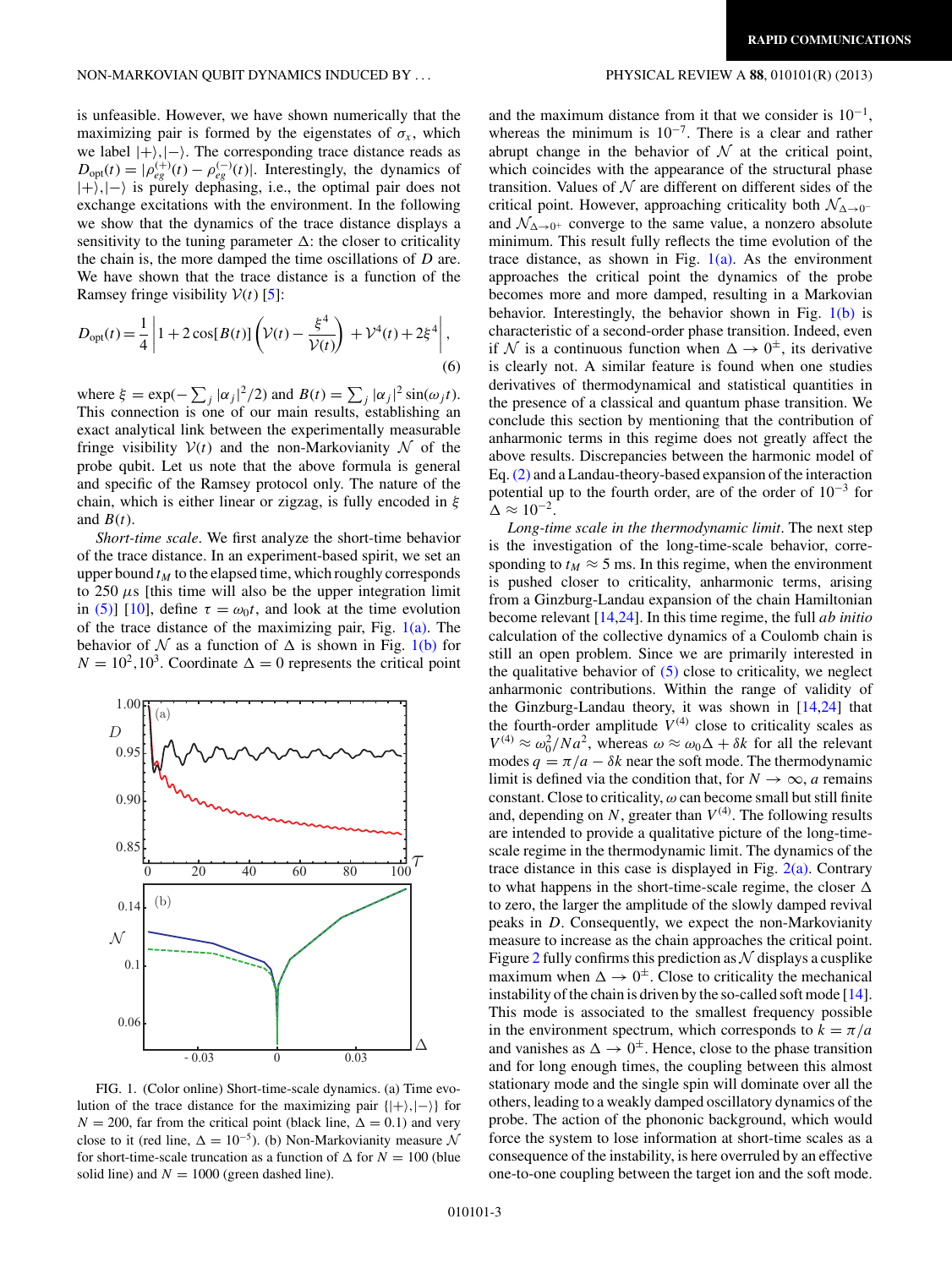<span id="page-4-0"></span>

FIG. 2. (Color online) Long-time-scale dynamics. (a) Time evolution of the trace distance for the maximizing pair  $\{|\rangle, |\rangle\}$ , for  $N = 300$ , far from the critical point (black,  $\Delta = 0.1$ ) and very close to it (red,  $\Delta = 10^{-4}$ ). (b) Non-Markovianity measure N for long time-scale truncation as a function of  $\Delta$  for  $N = 300$ .

It is important to note that the short- and long-time-scale regimes are totally compatible, with the common feature being the strong coupling between the probe and the soft mode at criticality. The main difference lies in the fact that for short times the probe is able to resolve only the high-energy part of the environment spectrum. On the contrary, if we wait a sufficiently long time the revivals in the dynamics of the trace distance, due to the coupling with the soft mode, will appear leading to a the peak in non-Markovianity. Again, we stress that this result is a qualitative picture of the thermodynamic regime.

*Finite-size effects*. Finally we address how finite-size effects affect our results. To this aim we study how the short-timescale non-Markovianity measure scales with the number of ions in the chain close to critical point. The results are reported in Fig. 3.  $\mathcal{N}_{cr}$  saturates to a nonzero value very soon. Finite-size effects, which lead to a larger value of the non-Markovianity measure, are relevant only for relatively small *N* and no appreciable variation of  $\mathcal{N}_{cr}$  is detectable for  $N > 100$ . This is an indication that even in thermodynamical limit, the flow of information from the probe qubit to the rest of the chain is not complete. Loosely speaking, a minimum amount of the information initially stored in the probe remains trapped and never gets lost. As previously pointed out, for short times only



FIG. 3. (Color online) Short-time-scale non-Markovianity measure  $\mathcal{N}_{cr}$  at criticality as a function of the number of ions  $N$ .

the high-energy part of the spectrum (small  $k$ ) contributes to the dynamics of the probe. This portion of the environment spectrum is essentially flat  $\left[\frac{\partial \omega(k)}{\partial k}\right]_{k=0} = 0$  and so all these modes dephase and rephase almost in sync; the system only leaks information. However, this happens on average only as the dephasing and rephasing cycles repeat many times within the short-time interval we consider. This, in turn, implies that some of this information cannot flow out. It could do so completely if there were not the short-time-scale recurrences. These are associated to mechanical excitations going back to the system, resulting in revival peaks in the dynamics of the trace distance. The typical time for these revivals was estimated as  $\tau \approx 140$ .

*Conclusions*. We have shown that the backflow of information in single-spin Ramsey interferometry is sensitive to the linear-to-zigzag structural phase transition of a quasi-1D Coulomb crystal. Abrupt changes in the behavior of  $\mathcal N$  are observed when  $v_t \rightarrow \pm v_c$ , leading to extrema which clearly pinpoint criticality. The nature of these extrema consistently reflects the dynamical features of the chain, which are responsible for driving the phase transition. We stress that the above analysis could be experimentally feasible. By time monitoring the visibility of the Ramsey fringes, one can compute the non-Markovianity  $N$  of the interferometric scheme using Eq.[\(6\).](#page-3-0) This method relies on dynamical probing and, at the same time, characterizes the phase transition in a time-independent way.

*Acknowledgments.* We acknowledge financial support from EPSRC (Grant No. EP/J016349/1), the Finnish Cultural Foundation (Science Workshop on Entanglement), the Emil Aaltonen Foundation (Non-Markovian Quantum Information) and the Magnus Ehrnrooth Foundation. M.B. would like to thank EPSRC CM-DTC for financial support, and E.-M. Laine and M. Palma for useful discussions.

- [1] H.-P. Breuer and F. Petruccione, *The Theory of Open Quantum Systems* (Oxford University Press, Oxford, 2007).
- [2] P. Haikka, J. Goold, S. McEndoo, F. Plastina, and S. Maniscalco, Phys. Rev. A **85**[, 060101\(R\) \(2012\).](http://dx.doi.org/10.1103/PhysRevA.85.060101)
- [3] P. Haikka, S. McEndoo, G. De Chiara, G. M. Palma, and S. Maniscalco, Phys. Rev. A **84**[, 031602\(R\) \(2011\).](http://dx.doi.org/10.1103/PhysRevA.84.031602)
- [4] P. Haikka, S. McEndoo, and S. Maniscalco, [Phys. Rev. A](http://dx.doi.org/10.1103/PhysRevA.87.012127) **87**, [012127 \(2013\).](http://dx.doi.org/10.1103/PhysRevA.87.012127)
- [5] G. De Chiara, T. Calarco, S. Fishman, and G. Morigi, *[Phys. Rev.](http://dx.doi.org/10.1103/PhysRevA.78.043414)* A **78**[, 043414 \(2008\).](http://dx.doi.org/10.1103/PhysRevA.78.043414)
- [6] J. D. Baltrusch, C. Cormick, G. De Chiara, T. Calarco, and G. Morigi, Phys. Rev. A **84**[, 063821 \(2011\).](http://dx.doi.org/10.1103/PhysRevA.84.063821)
- [7] J. D. Baltrusch, C. Cormick, and G. Morigi, [Phys. Rev. A](http://dx.doi.org/10.1103/PhysRevA.86.032104) **86**, [032104 \(2012\).](http://dx.doi.org/10.1103/PhysRevA.86.032104)
- [8] J. D. Baltrusch, C. Cormick, and G. Morigi, [Phys. Rev. A](http://dx.doi.org/10.1103/PhysRevA.87.032116) **87**, [032116 \(2013\).](http://dx.doi.org/10.1103/PhysRevA.87.032116)